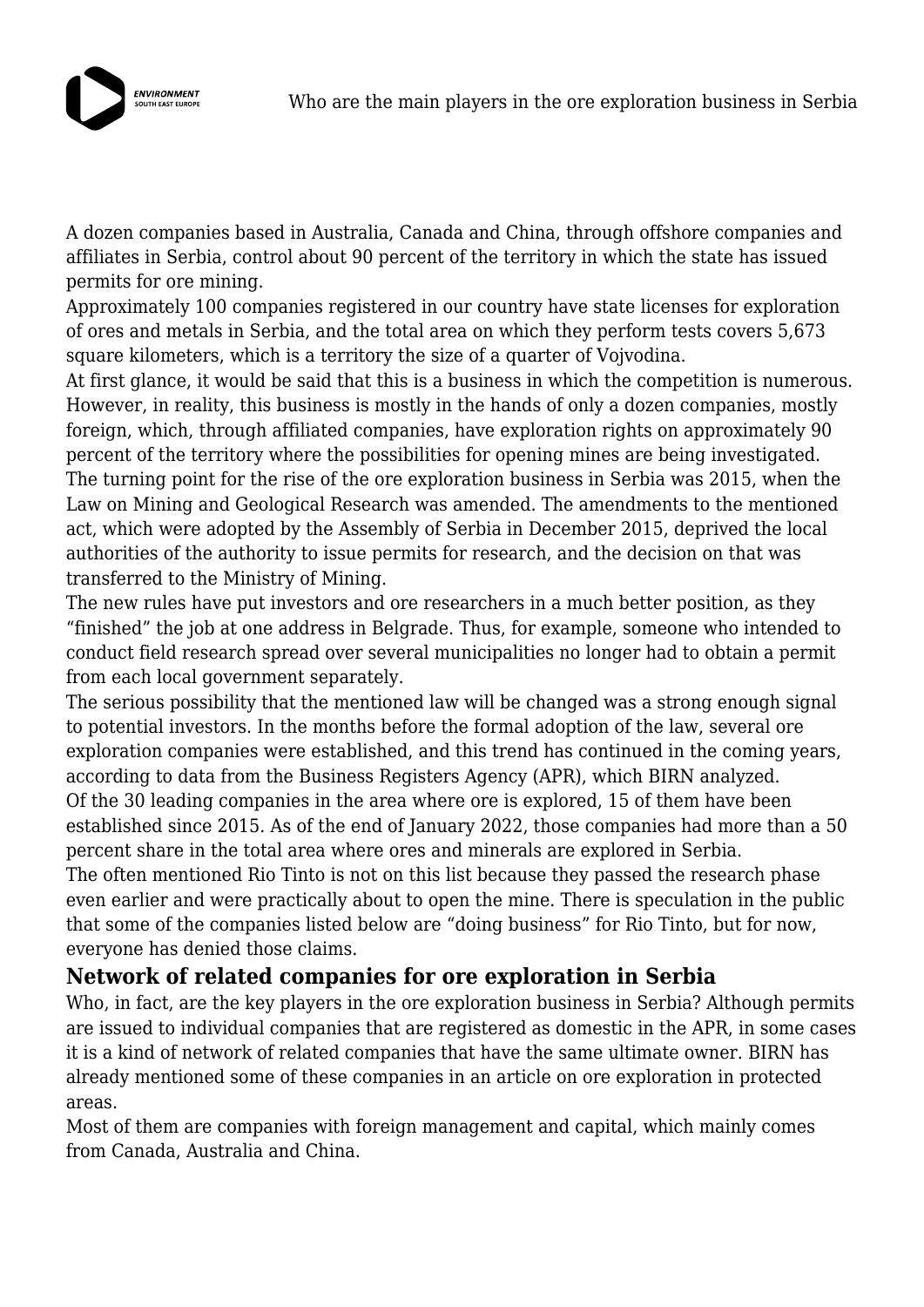

The formal owners of companies established in Serbia for this activity are in many cases companies based in offshore zones, such as the British Virgin Islands, Malta, Gibraltar and Luxembourg.

Also, what characterizes them is the frequent change of ownership structure and name, so it is not uncommon for an ore exploration company to be founded under one name and owner, and in a few years it will be a company with a completely different name and owner. In many cases, this type of company was founded by lawyers who were their formal owners and directors for a while, and then the ownership was transferred to companies from abroad.

The following are the top 10 lists of leading companies that control most businesses in Serbia through a network of affiliated companies, as well as the area where ore deposits are searched.

## **1. Constantine Resources, Australia**

Based on data published by the Ministry of Mining on its website, which was further processed and analyzed by BIRN Serbia, "Konstantin Resources" is the company with the largest area where ores are explored. It is an area of 71,089 hectares, which extends to 11 locations from Eastern Serbia, through Sumadija, to the far west of the country. This company, whose focus is research on gold, silver and copper, was founded in Serbia on August 15, 2017, and in the meantime it has changed its ownership structure. At the time of its establishment, the company "West End Resources PTY LTD" from Australia was registered as its owner. However, in 2019, "Konstantin Resoruces PTY LTD" was registered as the new owner of the company, which changed its name in Australia and kept the same registration number.

During the registration, Vaughan Scott Wishar was listed as the legal representative and director of "Konstantin Resources" in Serbia, and several companies in the field of ore exploration and mining are connected in Australia. In the last change in the APR, on May 24, 2021, he was deleted as the legal representative of the Serbian branch.

# **2. Zijin, China**

The Chinese mining conglomerate "Zijin" is conducting research in Serbia on a total area of almost 60,000 hectares through four companies owned by it. According to the APR, Zijin could not be directly linked to all these companies, but the ownership of them is confirmed by a document published on the website of the Commission for Protection of Competition. It is a document in which the concentration of capital was decided and in which, among other things, the companies through which "Zijin" operates in Serbia are listed. These are "Balkan Exploration and Mining", "Serbia Zijin Mining", "Tilva" and "Serbia Zijin Bor Copper". "Balkan Exploration and Mining" had exploration permits on an area of 28,722 hectares, and the owner of this film in the APR was the company "Reservoir Consulting (BVI) Inc", registered in the British Virgin Islands. This company received permits for ore exploration in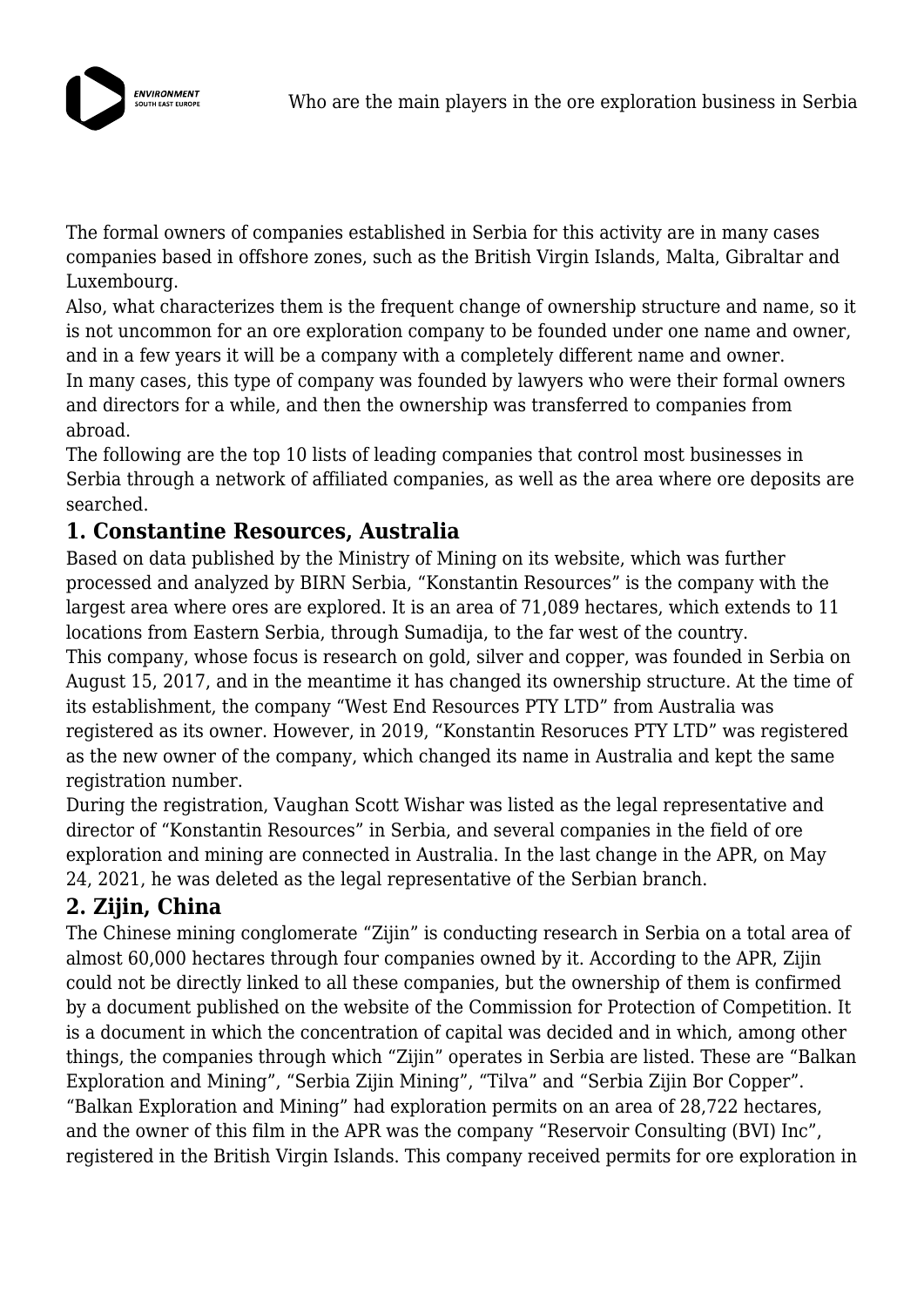

the territory of the city of Belgrade, with a total area of 6,741 hectares. It is about the locality "Babe – Ljuta strana", which covers the municipalities of Voždovac, Sopot and Barajevo, where the presence of lead, precious and non-ferrous metals was investigated. However, on February 22 this year, the Ministry of Mining announced that "Zijin" had given up on further research at this location.

Serbia Zijin Mining has permits for an exploration area of 18,841 hectares, and its formal owner is the Cukaru Peki BV company, registered in the Netherlands.

"Zijin's" company "Tilva" has a permit for exploration on an area of 13,498 hectares, and the company of the same name registered in the British Virgin Islands is registered as its owner in APR.

Finally, the 5,267-hectare exploration area is controlled by Serbia Zijin Bor Copper, in which, in addition to Zijin-related companies, the Serbian government has a 36.99 percent stake.

## **3. Mundoro, Canada**

The Canadian company "Mundoro" controls 51,744 hectares of exploration space in Serbia through the companies "Stara Planina Resources" and "Valdor Resources".

The company "Stara Planina Resources" was founded in 2011, and since 2015 the owner of the company is "Mundoro Middelen B. V", registered in the Netherlands, based in Canada. Mundoro in Canada also owns Great Mountain Ventures Ltd, which owns Valdor Resources, founded in Serbia in 2020. In all of these companies, both Serbian subsidiaries and in Canada, Teodora Dechev, an investment banker from Canada.

### **4. Dundee Precious Metals, Canada**

Canadian mining giant Dundee Precious Metals operates in Serbia through two companies, which APR states are owned by Dundee Precious Avala SARL, registered in Luxembourg. These are the companies "Dunav Minerals" and "DPM Avala", which together have licenses for research on about 40,000 hectares. In Serbia, they have investigative spaces at nine locations, from Homolje in Eastern Serbia to the area around Kursumlija, Brus and Medvedja. By the way, these two companies initially operated separately, but later merged, and then they were taken over by "Dundee Precious Metals".

### **5. Ibaera Capital, Australia**

Ibaera Capital, an Australian investment fund specializing in ore exploration, is present in Serbia through Tara Gold and Zlatna Reka Resources, which together control 37,879 hectares.

"Tara Gold" was founded in 2016, and the company "Eldorado Gold Cooperatief U. A" from the Netherlands was registered as the owner. In the meantime, it became the property of the company "ISIHC Ltd", registered in Great Britain.

"Golden River Resources" was founded in 2020 and its formal owner is "Betoota Holdings Ltd" from Great Britain. Both companies had the same director, Peder Olsen from Australia,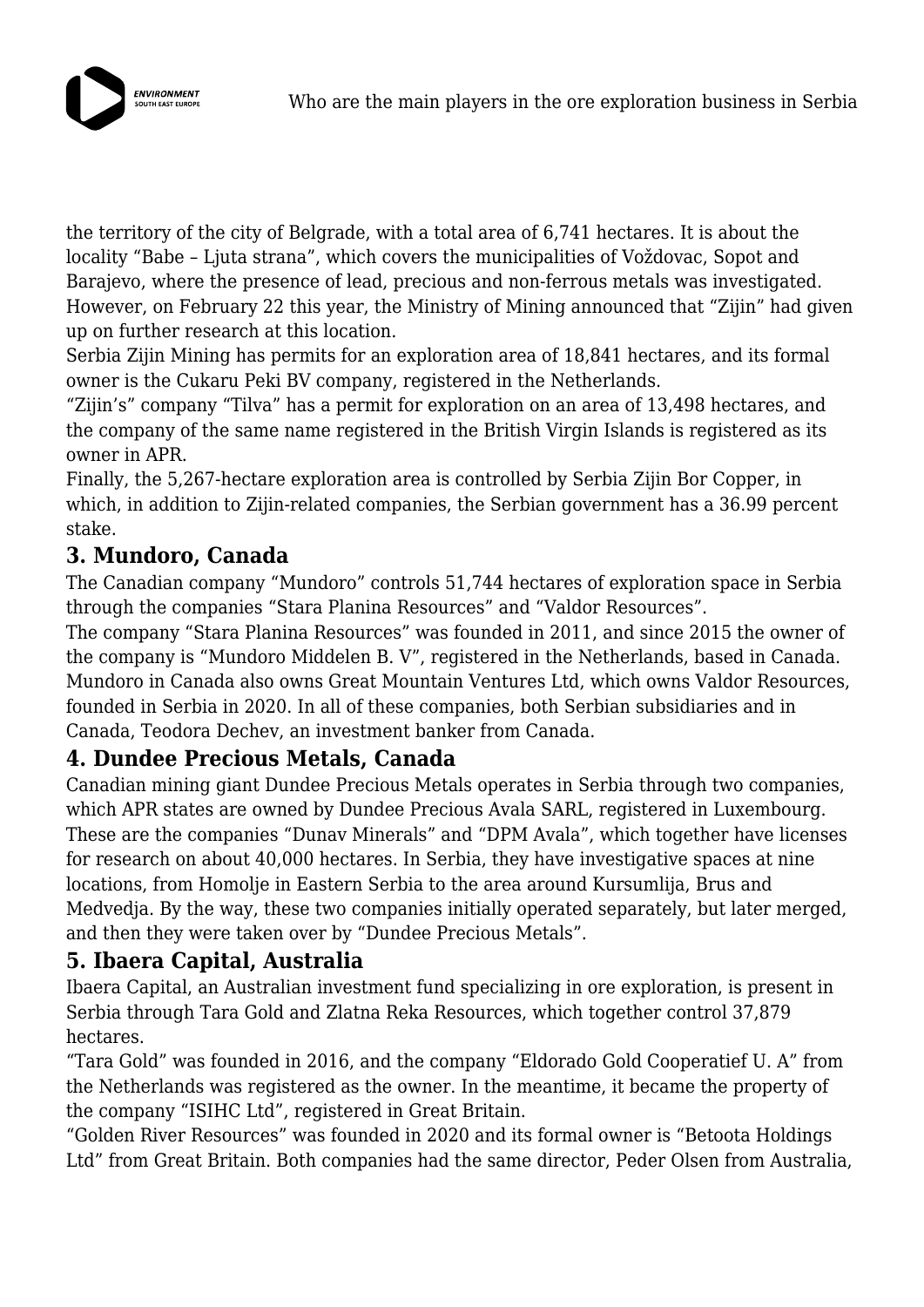

for some time, and their ownership companies were registered at the same address in London. According to the data from the British business registers, the trail from London continues to the Cayman Islands, where the company "Ibaera Capital Fund GP Ltd" is registered, which also operates in Australia under the same name.

## **6. Balkan Metal Corp., Canada**

The company "Balkan Metal Corp" from Canada in our country conducts ore research on a total area of about 35,000 hectares through the company "Golden Age Resources" registered in Serbia on May 11, 2018. Zoran Bulović is registered as its first owner in APR. However, on April 6, 2022, the company changed its ownership structure, and the company "Balkan Metals Corp" from Vancouver was registered as the new owner in APR.

## **7. Jadar Lithium Ltd, Australia**

The company "Jadar Lithium Ltd" from Australia is present in Serbia through the company "Balkan Research", which has licenses for research of lithium and boron on an area of 33,692 hectares. It was founded on March 18, 2016, under the name "Nova Centauri Maetals", and the Australian company of the same name was registered as the owner at that time.

In the meantime, the names and owners have changed. On July 2, 2019, the company changed its name to "Jadar Lithium", and on September 13, 2021, it was registered under the name "Balkan Research". At the same time, the owners from Australia changed. The company first passed into the hands of a company called Centralist PTY LTD, which was later taken over by South East Asia Resources and changed its name to Jadar Lithium Ltd ".

### **8. Metalfer, Serbia**

"Metalfer" is the only company from Serbia that is among the leading companies that explore ores in Serbia. It is a group that gathers several companies engaged in trade, processing and research of ores and metal products, whose headquarters are in Sremska Mitrovica. The company was founded in 2002, and its co-owners are Branko Zečević, Zoran Lojović and Stefan Zečević.

### **9. Medgold Resources, Canada**

The Canadian company "Medgold Resources" is looking for ores through the Serbian branch of "Medgold Research". It is a company based on the wave of the changed Law on Mining and Geological Research, which controls about 20,000 hectares of exploration space in the municipalities of Trgoviste and Bosilegrad.

They were registered in the APR on January 14, 2016, less than a month after the adoption of the said act. Lawyer Marko Curic is the first owner. As of November 25, 2021, the company is formally owned by the company "Tlamingo Mining" registered in Malta, but it is actually a subsidiary of the Canadian company "Medgold Resources".